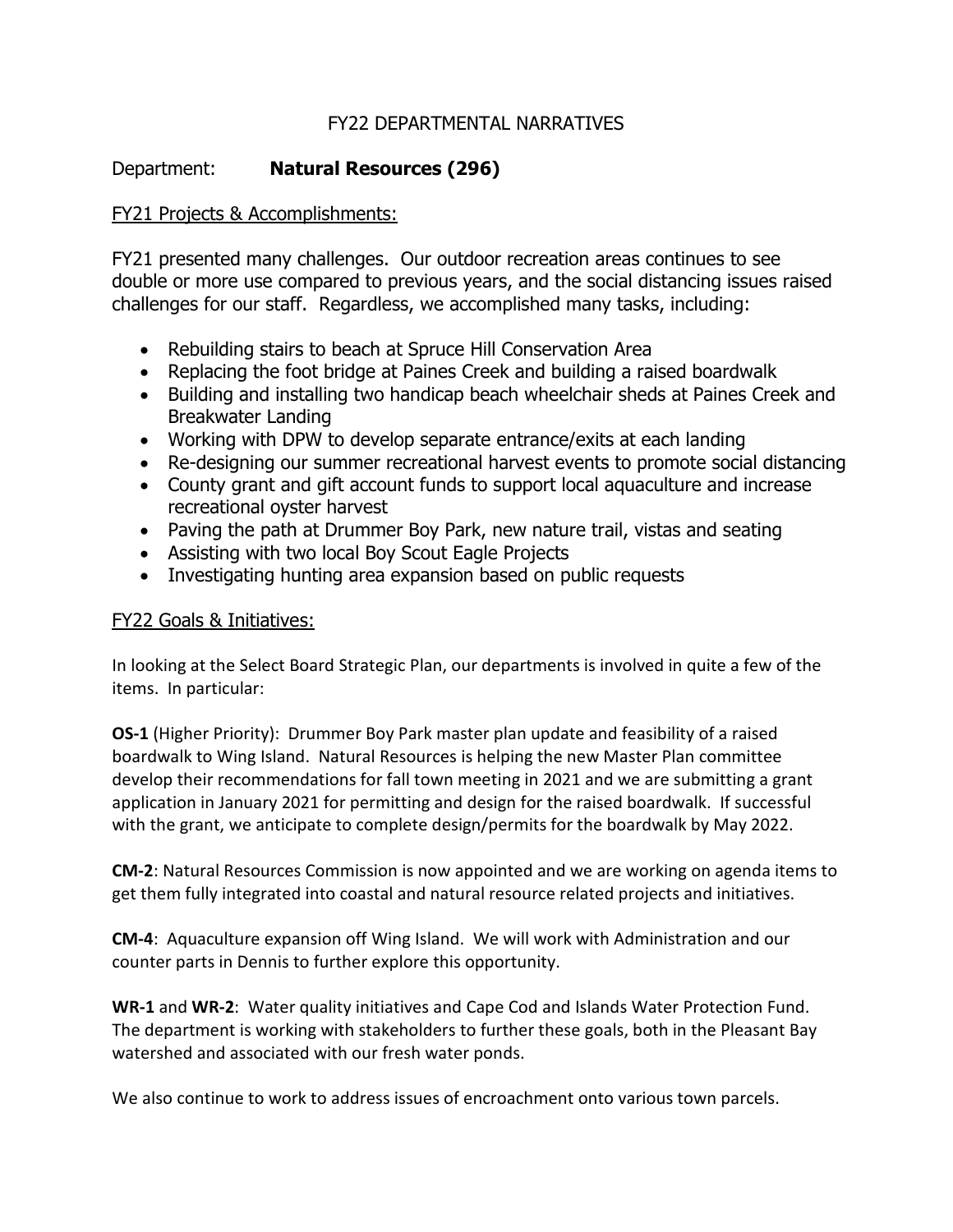## FY22 BUDGET INCREASE RATIONALE FORM

## Department: **Natural Resources (296-2 Part Time wages)**

Requested Increase Amount: \$300

## Rationale:

P/T shellfish wardens are paid minimum wage. Minimum wage will be rising twice; once as of January 2021 and again on January 2022. Current wage is \$12.75, will increase to \$14.25. Our budget has been static and we have increased demand on the recreational events we hold, with last year seeing almost a doubling of recreational effort.

Impact on Services: Part time shellfish wardens are a less costly way to staff the event and will allow us to monitor and control harvest. Staff is often busy servicing the town grant or monitoring commercial harvest during the low tide events and are not available to pick up the slack.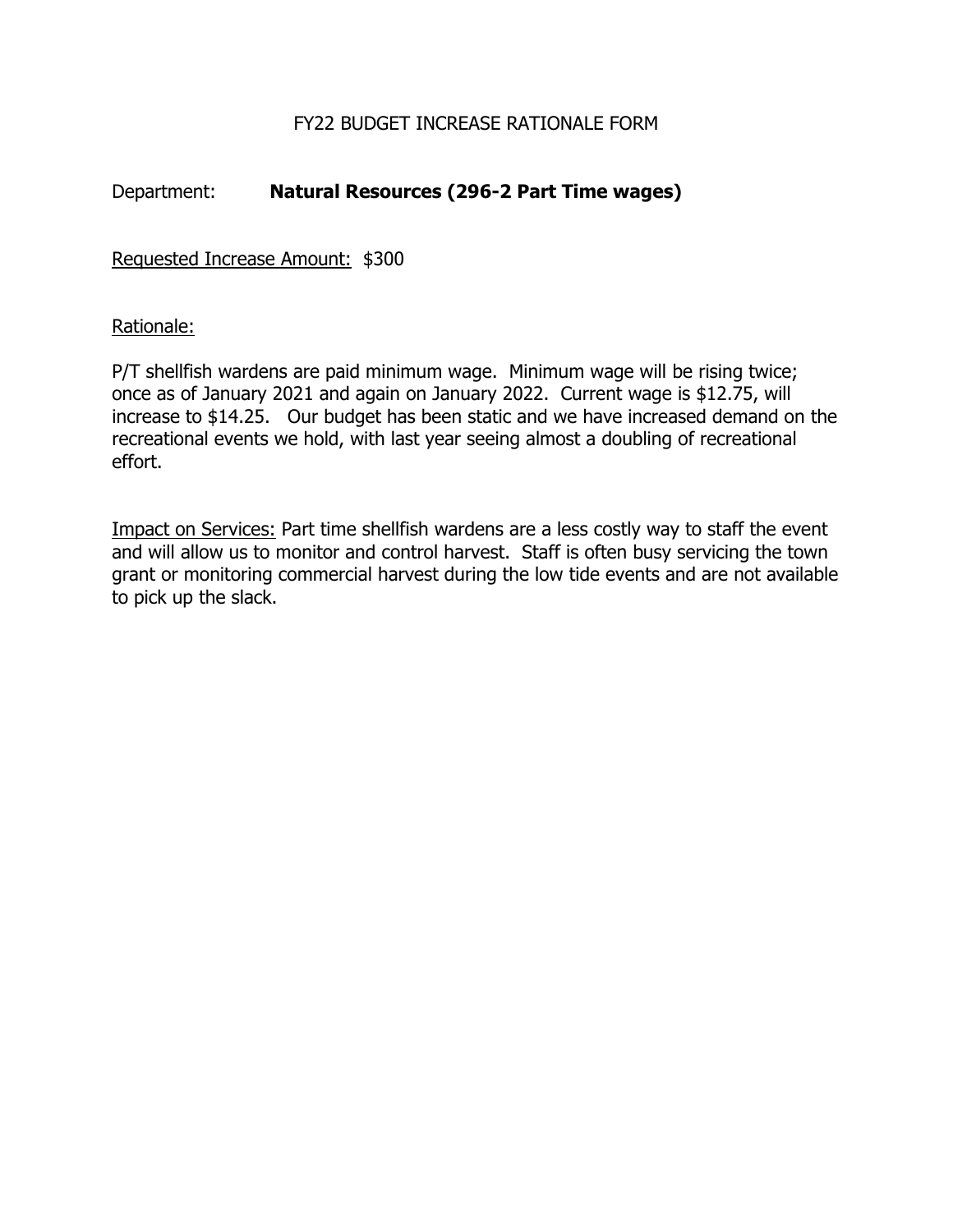## FY22 BUDGET INCREASE RATIONALE FORM

# Department: **Natural Resources (296-5782)**

Requested Increase Amount: \$2500 (\$3064 to \$5564)

Rationale:

The recreational oyster harvest program has grown with demand from recreational fishermen. This year we supplemented the harvest available to the public by purchasing mature oysters from the town private aquaculture farms. This was done through a county grant and supplemented by a match through donated funds in our gift account.

Due to anticipated state budget cuts, the state propagation funding we rely on annually is likely not going to be available this year. We would like to increase the town funding for purchase of oyster seed in light of the increased demand and decreased funding.

Impact on Services:

Maintain and grow the recreational harvest program to match the public demand.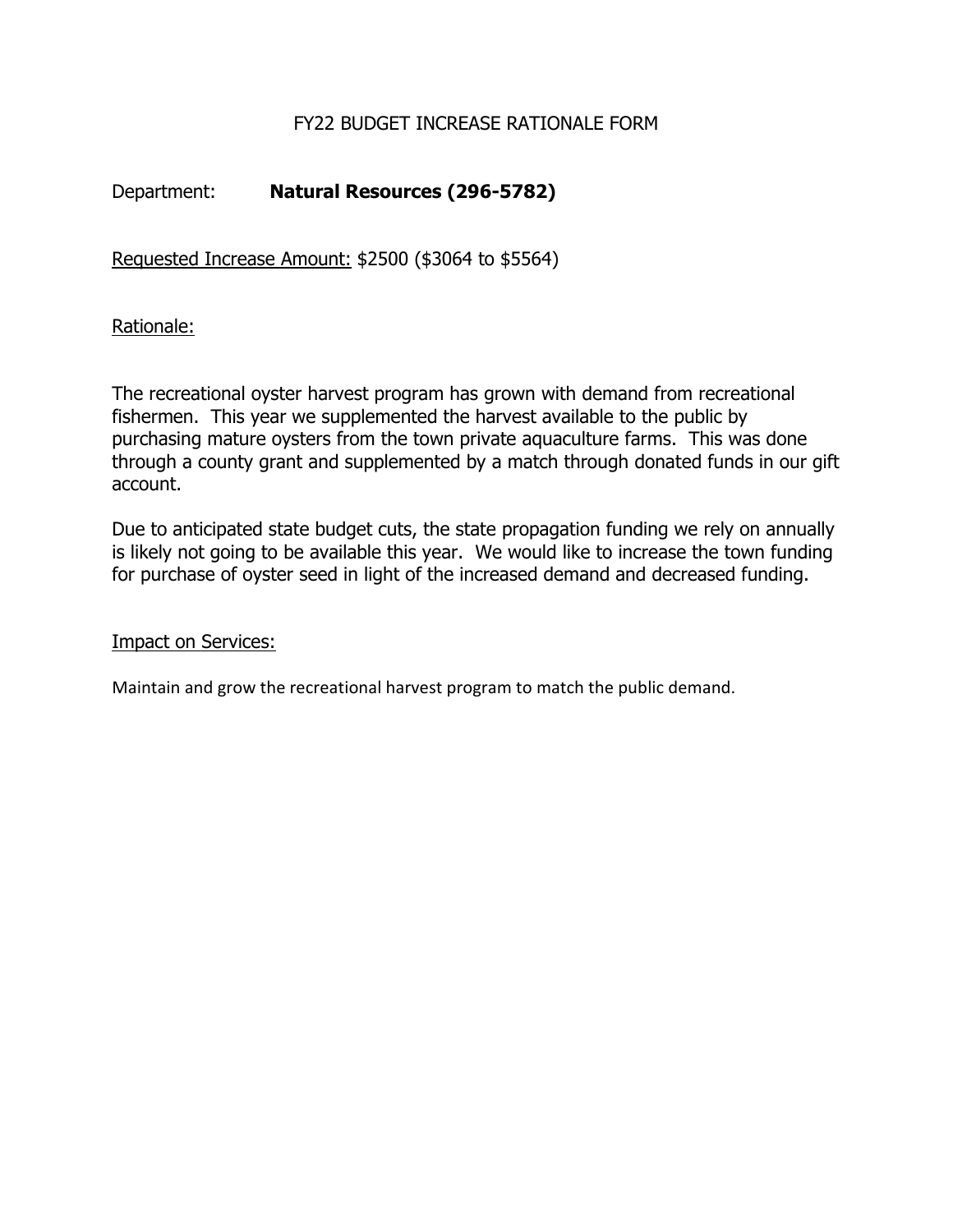## FY22 BUDGET INCREASE RATIONALE FORM

# Department: **Natural Resources (296-5549)**

Requested Increase Amount: \$800 (\$5200 to \$6000)

### Rationale:

Our pond sampling account has remained static while our sampling has increased. Last year we added Upper Mill Pond to monthly sampling to monitor the results of our Alum treatment in November 2019; this monitoring will continue indefinitely. We are also starting an increased evaluation of Walkers Pond that will require regular sampling and analysis.

### Impact on Services:

Funding increase will allow us to continue sampling. I also expect an increase in the cost of analysis as this has been flat for several years.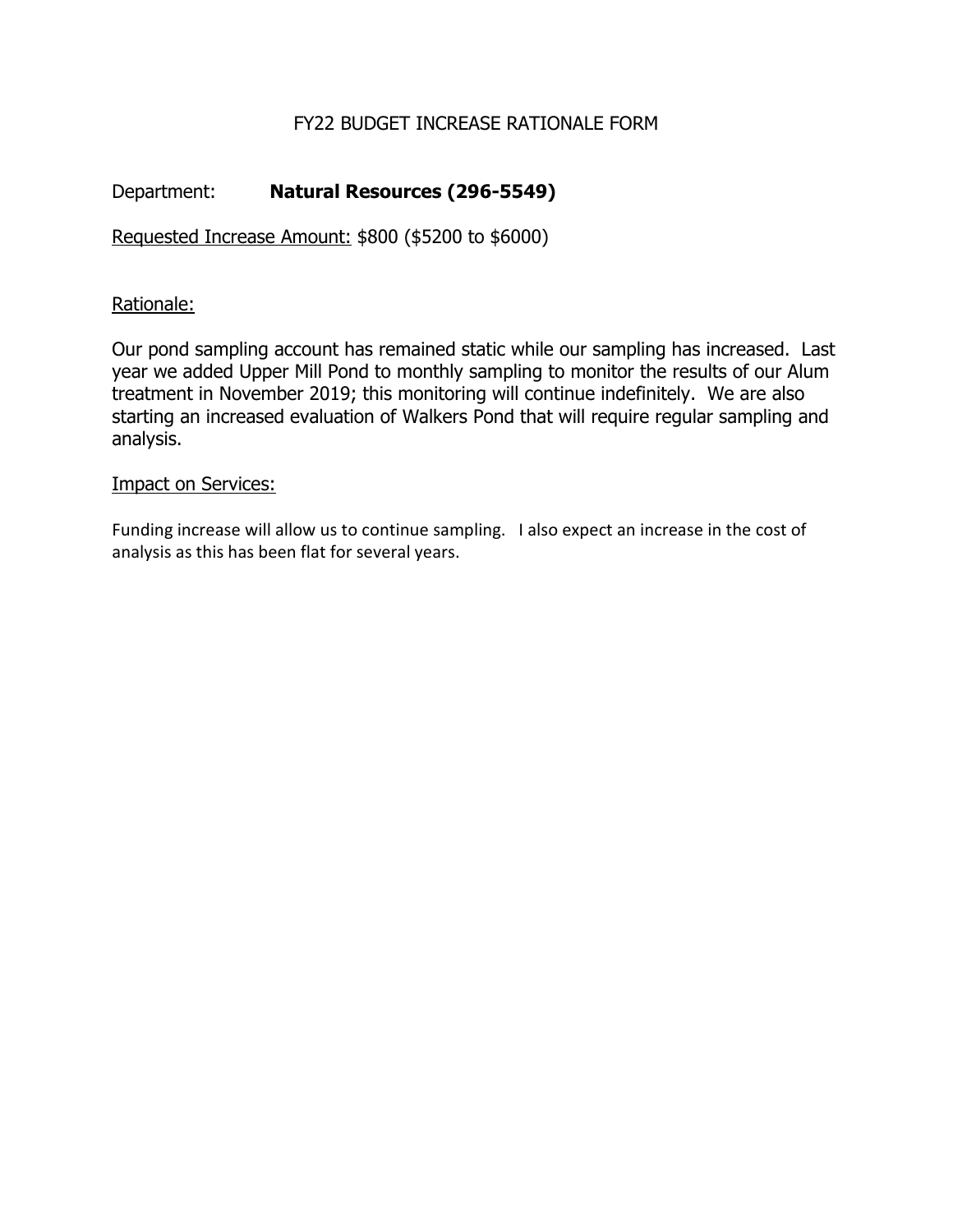#### **Summary**

*EXPEND FY18 EXPEND FY19 APPROP FY20 EXPEND FY20 APPROP FY21 REQUEST FY22 CHANGE*

| PERSONNEL SUBTOTAL<br>(Form 2)                        | 274,924 | 285,344 | 352,067 | 342,230 | 369,627 | 370,076 | 0.12% |
|-------------------------------------------------------|---------|---------|---------|---------|---------|---------|-------|
| <b>OPERATING SUBTOTAL</b>                             | 78,260  | 73,613  | 64,764  | 43,291  | 72,864  | 76,164  | 4.53% |
| (Form 3)                                              |         |         |         |         |         |         |       |
| <b>TOTAL DEPARTMENT BUDGET</b><br>$(Form 2 + Form 3)$ | 353,184 | 358,958 | 416,831 | 385,521 | 442,491 | 446,240 | 0.85% |
| **Less Waterways Transfer                             |         |         |         |         |         |         |       |
|                                                       |         |         |         |         |         |         |       |
| NET DEPARTMENT BUDGET                                 | 353,184 | 358,958 | 416,831 | 385,521 | 442,491 | 446,240 | 0.85% |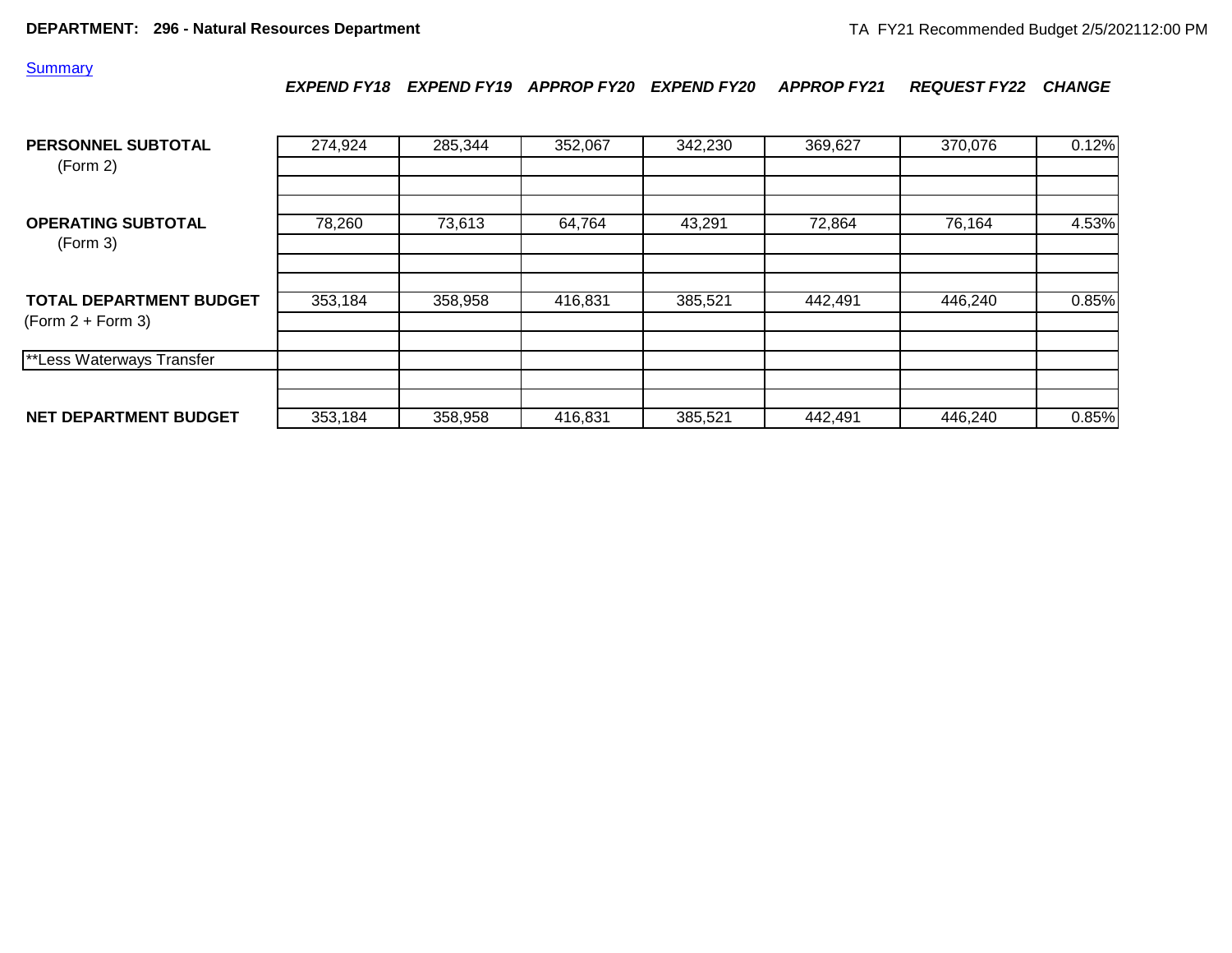# **DEPARTMENT: 296 - Natural Resources Department FY22 Personnel Budget**

| Total Full Time Salaries/Wages | 353,004 |
|--------------------------------|---------|
| <b>Total Seasonal Salary</b>   | 2,800   |
| <b>Total Longevity</b>         | 5,100   |
| <b>Total Education</b>         |         |
| <b>Total Certification Pay</b> |         |
| <b>Total Holiday Pay</b>       |         |
| <b>Total Other Pay</b>         |         |
| <b>Shift Differential</b>      |         |
| Overtime                       | 9,172   |
|                                |         |
| <b>Salary Subtotal</b>         | 370,076 |